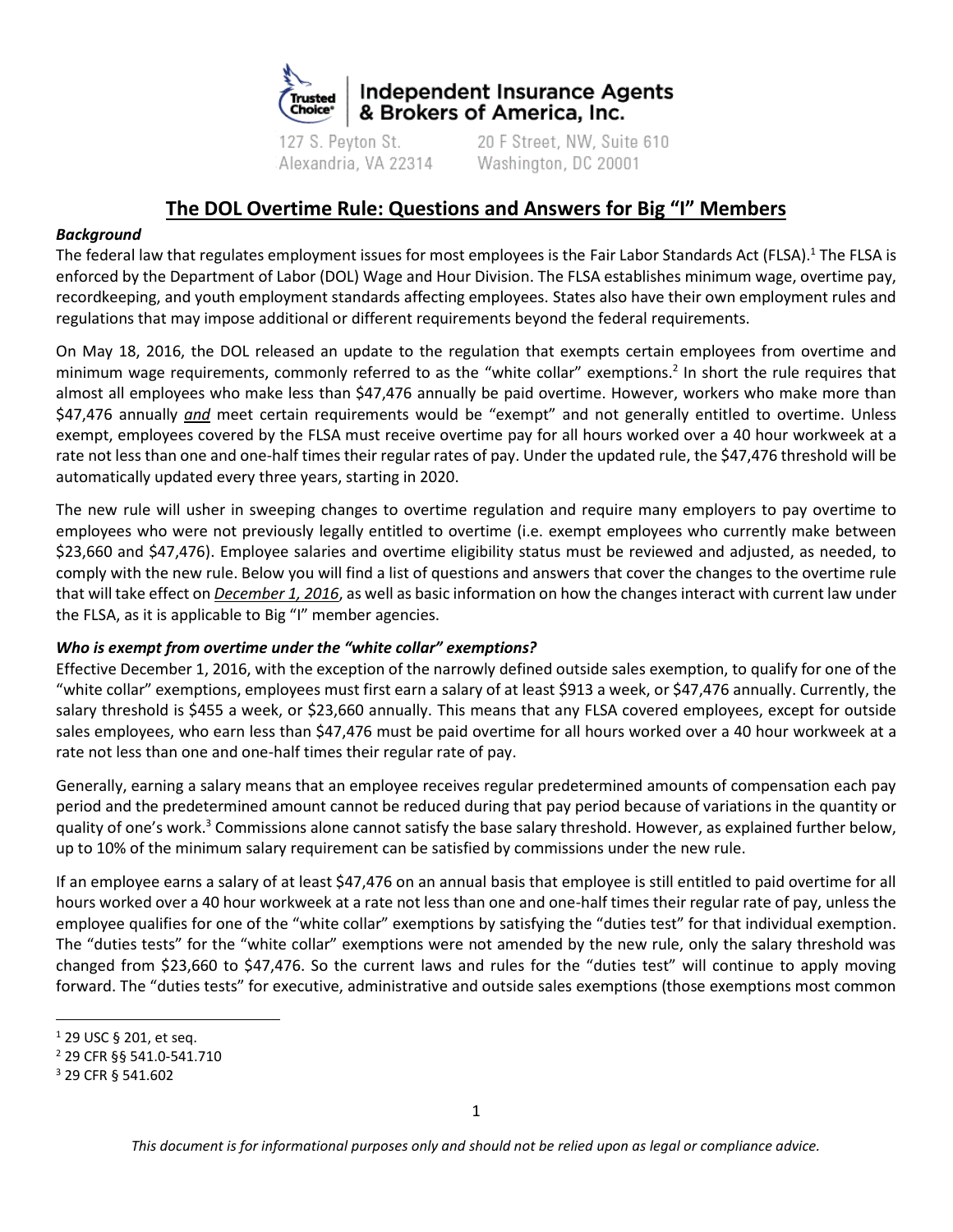for insurance agencies) are outlined below. The classification of any individual employee is a case-by-case determination. Also, there are two other "white collar" exemptions, the requirements for which are not covered here. Those exemption are the professional exemption which applies to learned professionals (i.e. practicing doctors or lawyers) and creative professionals (i.e. actors or musicians), and an exemption for computer professions, such as a software engineer.

| Executive (i.e. manager)                        | <b>Administrative</b>                         | <b>Outside Sales</b>                      |
|-------------------------------------------------|-----------------------------------------------|-------------------------------------------|
| To qualify for the executive                    | To qualify for the administrative             | To qualify for the administrative         |
| exemption all of the following job              | exemption all of the following job            | exemption all of the following job        |
| duties requirements must be                     | duties requirements must be satisfied:        | duties requirements must be               |
| satisfied:                                      |                                               | satisfied:                                |
|                                                 | (1) primary duty must be the                  |                                           |
| (1) primary duty <sup>4</sup> must be           | performance of office or non-manual           | (1) primary duty must be making           |
| managing the business at which the              | work directly related to the                  | sales <sup>8</sup> or obtaining orders or |
| employee is employed, or                        | management or general business                | contracts for services                    |
| managing a customarily recognized               | operations of the employer or the             | (2) must be customarily and regularly     |
| department or subdivision                       | employer's costumers                          | engaged away from the employer's          |
| (2) must customarily and regularly <sup>5</sup> | (2) primary duty must include the             | place or places of business <sup>9</sup>  |
| direct the work of at least 2 full-             | exercise of discretion and independent        |                                           |
| time employees or their equivalent              | judgment with respect to matters of           |                                           |
| (i.e. 1 full-time employee and 2                | significance                                  |                                           |
| part-time employees)                            |                                               |                                           |
| (3) must have authority or                      |                                               |                                           |
| influence over the hiring, firing, or           |                                               |                                           |
| employment changes (i.e.                        |                                               |                                           |
| promotions) of other employees                  |                                               |                                           |
|                                                 |                                               |                                           |
| Note: Certain business owner can                |                                               |                                           |
| satisfy an abbreviated version of               | Note: Employees whose primary duty is         | Note: There is no minimum salary          |
| the executive exemption                         | inside sales do not generally qualify as      | requirement for outside sales             |
| requirements. <sup>6</sup>                      | exempt administrative employees. <sup>7</sup> | employees.                                |

4 "Primary duty" means "the principal, main, major, or most important duty that the employee performs." 29 CFR § 541.700.

 $\overline{a}$ 

<sup>5</sup> "Customarily and regularly" means "a frequency that must be greater than occasional but which, of course, may be less than constant. Tasks or work performed 'customarily and regularly' includes work normally and recurrently performed every workweek; it does not include isolated or one-time tasks." 29 CFR § 541.701.

<sup>&</sup>lt;sup>6</sup> If an employee is at least a 20% owner of a covered business and meets the first two requirements of the executive exemption, he or she need not meet the third requirement of the executive exemption or the \$47,476 salary requirement. 29 CFR § 541.101. 7 *See*, 29 CFR § 541.203, "Employees in the financial services industry generally meet the duties requirements for the administrative exemption if their duties include work such as collecting and analyzing information regarding the customer's income, assets, investments or debts; determining which financial products best meet the customer's needs and financial circumstances; advising the customer regarding the advantages and disadvantages of different financial products; and marketing, servicing or promoting the employer's financial products. However, an employee whose primary duty is selling financial products does not qualify for the administrative exemption." *See also*, DOL Administrators Interpretation No. 2010-1 (Mar. 24, 2010) which found that mortgage loans officers whose primary duty is sales are production employees and do not qualify for the administrative exemption, available at: [https://www.dol.gov/whd/opinion/adminIntrprtn/FLSA/2010/FLSAAI2010\\_1.pdf](https://www.dol.gov/whd/opinion/adminIntrprtn/FLSA/2010/FLSAAI2010_1.pdf)

<sup>&</sup>lt;sup>8</sup> "Sales" means "any sale, exchange, contract to sell, consignment for sale, shipment for sale, or other disposition" which includes "the transfer of title to tangible property, and in certain cases, of tangible and valuable evidences of intangible property." 29 CFR § 541.501(a).

<sup>&</sup>lt;sup>9</sup> "The outside sales employee is an employee who makes sales at the customer's place of business or, if selling door-to-door, at the customer's home. Outside sales does not include sales made by mail, telephone or the Internet unless such contact is used merely as an adjunct to personal calls." 29 CFR § 541.502.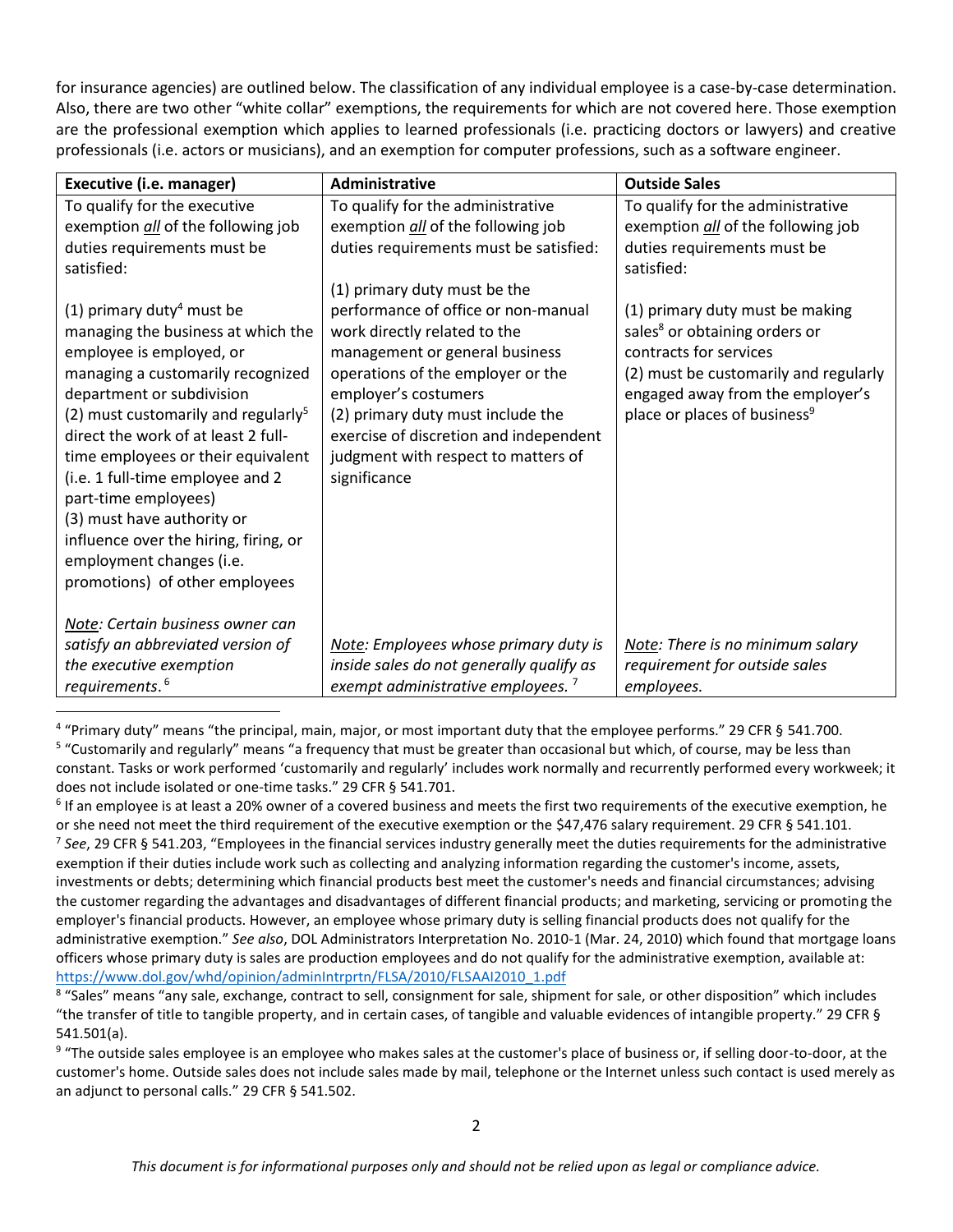The new rule also amended the compensation requirements for another exemption called the "highly compensated employee" (HCE) exemption. Effective December 1, 2016, under the HCE exemption an employee must earn at least \$134,004 a year in total compensation. This is a 34% increase from the current threshold of \$100,000. The "duties test" for the HCE exemption requires that the employee's primary duty be office or non-manual work and the employee must customarily perform at least one of the duties or responsibilities of an executive, administrative, or professional employee.

## *How are agency employees impacted by the new rule?*

While the rule did not make changes to the "duties test", it is prudent to take this opportunity to review current employee duties and job descriptions for both those employees impacted by the rule and those who are not to ensure all employees are properly classified, and to periodically review employee status moving forward.

- For any employee who is properly classified as non-exempt (i.e. overtime pay is required), no change is required under the new rule, regardless of employee compensation.
- For any employee who is properly classified as exempt (i.e. overtime pay is not required) under either the administrative, executive, professional, or computer exemption *and* who makes less than \$47,476, that employee's status must be changed to non-exempt and overtime must be paid for all hours worked over a 40 hour workweek at a rate not less than one and one-half times their regular rates of pay, *or* their salary must be raised over the threshold.
- For any employee who is properly classified as exempt under either the administrative, executive, professional, or computer exemption *and* who makes more than \$47,476, no change is required under the new rule.
- For any employee who is properly classified as exempt pursuant to the narrowly defined outside sales exemption, no change is required under the new rule, regardless of employee compensation.

## *How are producers impacted by the new rule?*

 $\overline{\phantom{a}}$ 

Producers—who are designated by the agency as employees and not independent contractors—will be impacted by the rule just as any other employee (as explained above), dependent on their current salary and status. There is no specific exemption from the FLSA for insurance sales.<sup>10</sup> Whether or not producers are classified as exempt outside sales employees, exempt administrative or executive employees, or as non-exempt employees is a case-by-case determination that will depend on the agency and that individual producer's specific job duties.<sup>11</sup>

#### *Can commissions be counted toward the salary threshold?*

Yes, under the new rule employers for the first time will be able to use nondiscretionary bonuses and incentive payments (including commissions) to satisfy up to 10% of the \$47,476 salary threshold, provided those payments are made on a quarterly or more frequent basis. If an employee does not earn enough commissions during a given quarter, an employer may make a "catch up" payment no later than the next pay period after the end of the quarter. Any such "catch up" payment counts only toward the prior quarter's salary. The new rule does not give specific date ranges for what the DOL considers to be a quarter.

Under the HCE exemption, \$47,476 of the \$134,004 salary threshold must be earned on a salaried basis, however, the remainder of the salary can be earned from nondiscretionary bonuses and incentive payments (including commissions).

<sup>&</sup>lt;sup>10</sup> The DOL does not consider most insurance sales to qualify for the retail sales exemption, which exempts certain commissioned employees from overtime pay. See, DOL Fact Sheet #6, available at:<https://www.dol.gov/whd/regs/compliance/whdfs6.pdf> and 29 CFR § 779.317 "Partial list of establishment lacking "retail concept" ("Insurance; mutual, stock and fraternal benefit, including insurance brokers, agents, and claims adjustment offices."), available at: [https://www.gpo.gov/fdsys/pkg/CFR-2010-title29](https://www.gpo.gov/fdsys/pkg/CFR-2010-title29-vol3/pdf/CFR-2010-title29-vol3-sec779-317.pdf) [vol3/pdf/CFR-2010-title29-vol3-sec779-317.pdf.](https://www.gpo.gov/fdsys/pkg/CFR-2010-title29-vol3/pdf/CFR-2010-title29-vol3-sec779-317.pdf) See also, *Mitchell v. Kentucky Finance Co*., 359 U.S. 290, 295 (1959).

<sup>&</sup>lt;sup>11</sup> "[D]epending on the duties actually performed, an insurance agent may qualify for either the outside sales or administrative exemption…. Each agent must be evaluated on an individual basis…" DOL Opinion Letter FLSA 2009-28 (Jan. 16, 2009), available at: [https://www.dol.gov/whd/opinion/flsa/2009/2009\\_01\\_16\\_28\\_flsa.htm](https://www.dol.gov/whd/opinion/flsa/2009/2009_01_16_28_flsa.htm)